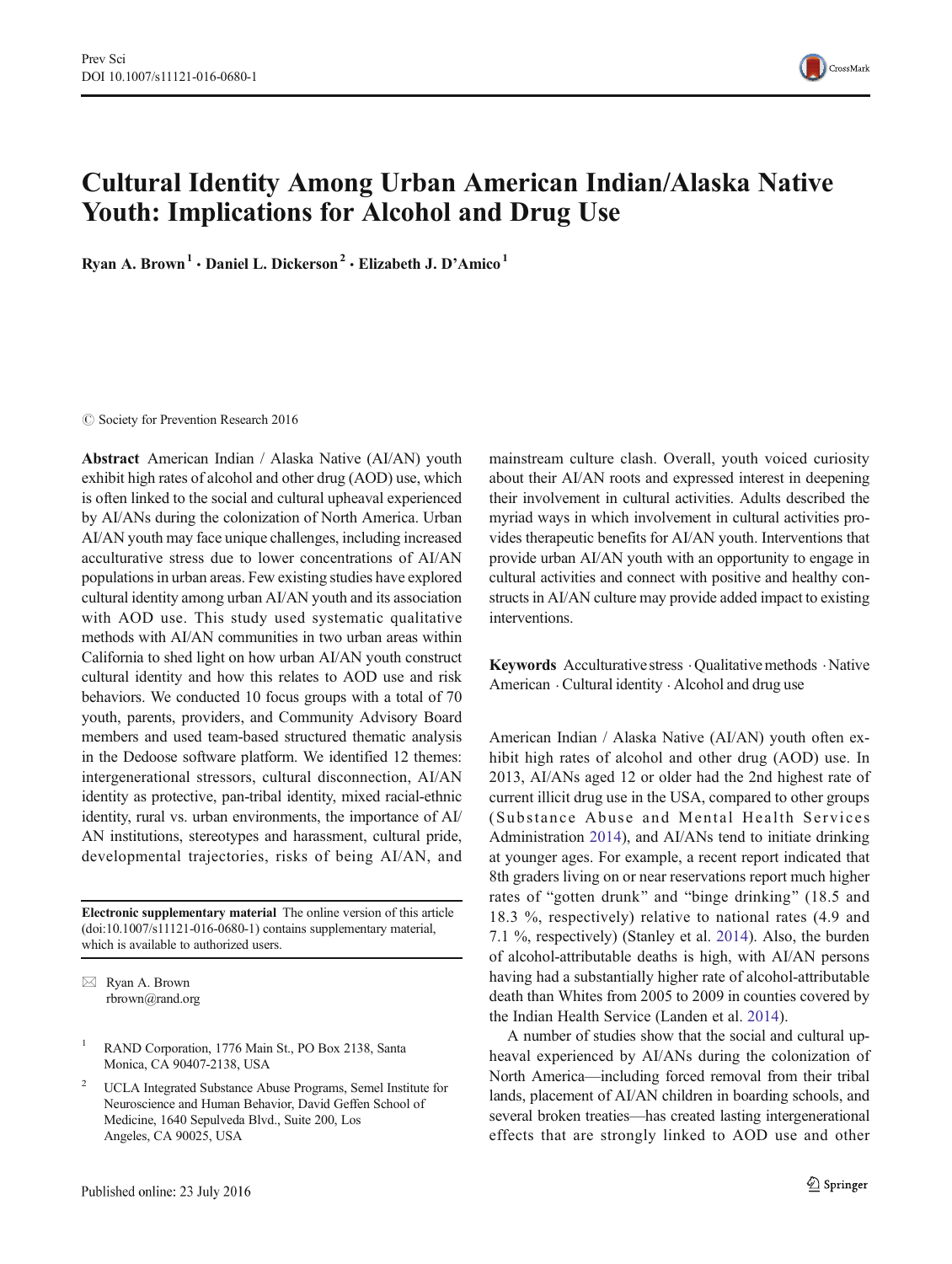psychosocial issues, such as poverty and poor mental health (Brave Heart [2003;](#page-8-0) Evans-Campbell [2008;](#page-8-0) James [1992\)](#page-8-0). As a result of acculturative stress directly and indirectly associated with this historical trauma, AI/ANs tend to report high rates of AOD use (Lane and Simmons [2011;](#page-8-0) Myhra [2011;](#page-8-0) Whitesell et al. [2012](#page-9-0)).

The effects of historical trauma on AI/AN behavioral health may be particularly pronounced in urban areas. The Indian Relocation Act of 1956 financed the removal of AI/ ANs families from tribal lands and their resettlement in urban centers (James [1992\)](#page-8-0). Today, approximately 70 % of AI/AN youth reside in urban areas (Norris et al. [2012](#page-9-0)). This forced relocation has had detrimental effects that have persisted across generations, including homelessness, unemployment, poverty, poor mental health outcomes (Duran and Duran [1995;](#page-8-0) Sarche and Whitesell [2012](#page-9-0)), and a disconnection from culture and community (DeNavas-Walt and Proctor [2014](#page-8-0); Williams [2013](#page-9-0)).

Similar to AI/AN youth overall, recent reports have revealed high rates of AOD use among urban AI/AN youth. For example, in Los Angeles County, at-risk AI/AN adults reported significantly younger age of first use of alcohol  $(M = 12.1$  years) and marijuana  $(M = 13.8$  years) compared to all other racial-ethnic groups; the next youngest group in terms of age of initiation was Whites, who initiated alcohol at a mean age of 14.2 years and marijuana at 15.7 years (Dickerson et al. [2012\)](#page-8-0). Being in an urban area creates additional risk factors that may increase the chances that urban AI/ AN youth use AODs. For instance, AI/AN youth often struggle to gain a sense of belonging within urban areas, which may drive these youth to seek other pathways of belonging, such as involvement in groups of youth with heavy AOD use (Dickerson and Johnson [2012;](#page-8-0) Native American Health Center [2012\)](#page-8-0).

Prior research has shown that AI/AN youth have different ways of viewing the world compared to other racial/ethnic groups of youth. For example, Brown et al. [\(2009\)](#page-8-0) discovered that Cherokee youth had much more flexible mental models for the relative timing of major life events compared to White youth living in the same areas, including narratives on how having children can decrease parental risk behaviors. Differences in cultural worldviews (including differences in conceptualizations of the community) may influence AI/AN youths' pathways into and out of AOD use; for example, Szlemko and colleagues argue that addiction and recovery among AI/AN youth is more deeply contingent upon community context than in other populations (Szlemko et al. [2006\)](#page-9-0). Thus, while narratives of recovery from AOD use feature redemption as a theme across different racial-ethnic groups (Christensen and Elmeland [2015\)](#page-8-0), AI/AN youth in particular seem to prioritize descriptions of the family and community context of addiction and recovery in their redemption narratives: starting with a disruption in social bonds, moving

through near-death experiences, and ending with repairing the social fabric and personally recovering from AOD use simultaneously (Brown [2010](#page-8-0); Spicer [1998](#page-9-0); Watts [2001\)](#page-9-0).

However, our understanding with regard to how urban AI/ AN youth conceptualize their cultural identity and how this conceptualization may relate to AOD use is limited. Few existing studies explore AI/AN cultural identity in urban environments. Walters [\(1999\)](#page-9-0) proposed a stage-based model of urban AI/AN cultural identity, in which individuals move from the internalization of victimhood and negative stereotypes to a sense of marginalization and being caught between two cultural worlds, then on to externalizing or rejecting the negative effects of colonization, and finally to a healthy, resilient AI/AN identity. A qualitative study with urban AI/AN adults showed that adults experienced different stages of cultural identity, often starting with rejection of AI/AN identity and ending with a healthy embrace of Native identity (Lucero [2010\)](#page-8-0). Kulis et al. ([2013](#page-8-0)) conducted a theoretically grounded, mixed methods study of AI/AN identity among urban youth. Their results showed that urban AI/AN youth with a strong and multifaceted sense of connection to their indigenous background were engaged in more traditional cultural practices. In a qualitative focus group study, House et al. [\(2006\)](#page-8-0) found that urban AI/AN children and adults described urban–rural tension, pride in their culture, and intergenerational trauma from relocation, which affected how they conceptualized their identity.

Collectively, these studies suggest that negotiating AI/AN identity for urban populations is a fraught, conflicted, and often stressful process—particularly for youth—and seems to involve multiple stages ranging from rejection of AI/AN identity to healthy integration of multiple identities. However, we lack qualitative data that link these identity formation processes with AOD use or indicate how this link between urban AI/AN identity and AOD use can be addressed with interventions. Such an approach is necessary to posit plausible causal pathways between urban AI/AN identity and AOD use that are grounded in community understandings rather than imposed from a pre-existing theoretical angle, and to provide contextual grounding for quantitative analysis (Yoshikawa et al. [2008](#page-9-0)). Thus, our study fills a significant gap in the existing literature in that it approaches urban AI/AN cultural identity with a qualitative, community-based participatory research (CBPR) method (Hartmann et al. [2014](#page-8-0); Jumper-Reeves et al. [2014\)](#page-8-0)—a method that involves community stakeholders in the research process—that explicitly addresses links between cultural identity and AOD use among urban AI/AN youth, and explores implications for intervention development.

In order to help fill this information gap with qualitative, community-based knowledge, we conducted numerous focus groups with AI/AN youth, parents, providers, and Community Advisory Boards (CABs) in two urban settings in northern and southern California to obtain a variety of perspectives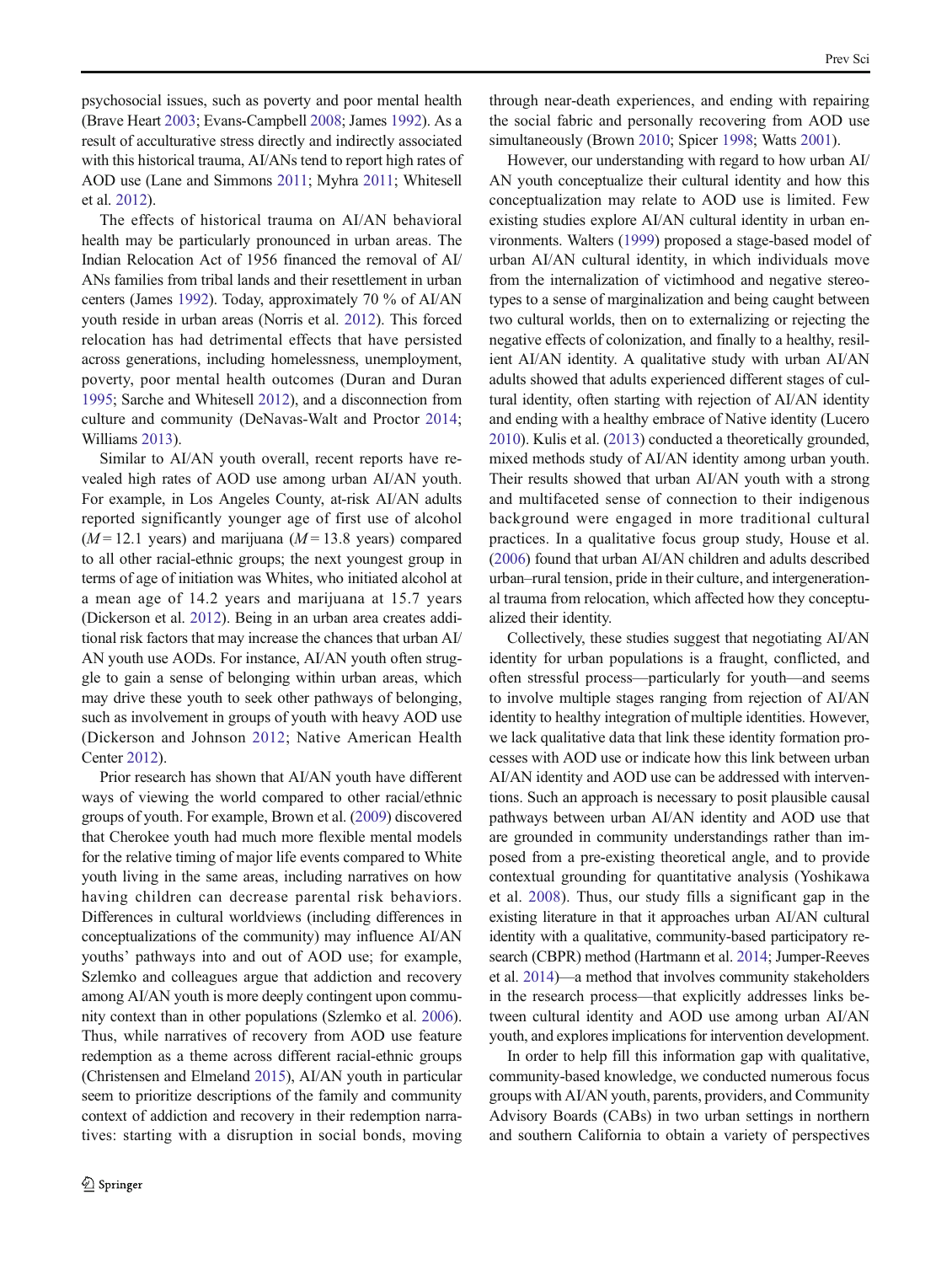on AI/AN youth identity and its association with AOD use. Our goal during the focus groups was to inform the development of a culturally relevant and developmentally appropriate AOD intervention for urban AI/AN youth. This paper focuses specifically on focus group discussions of AI/AN cultural identity; the details of intervention development are discussed elsewhere (Dickerson et al. [2015](#page-8-0)). The advantages of this CBPR approach to exploring AI/AN cultural identity (and its utility for intervention development) include discovering and leveraging common experience and building a platform for "deep" (as opposed to surface level) cultural adaptation of prevention and intervention efforts (Jumper-Reeves et al. [2014\)](#page-8-0).

## Methods

#### Sample and Recruitment

We conducted focus groups (FGs) in two large urban communities located in northern and southern California that provide services to the AI/AN community (Dickerson et al. [2015](#page-8-0)). We collaborated with community representatives to plan focus groups, including the sampling approach. Respondents were recruited through fliers posted at service provider locations and through the personal and professional networks of the authors and their colleagues. All recruitment, data collection, and analytic procedures were approved by the RAND Institutional Review Board. To obtain consent, we read aloud a consent form detailing the purpose of the study as well as any risks and benefits, and provided a printed copy of the consent form to all participants. Parental consent and then assent was obtained for youth under age 18, and consent for youth that were 18. An oral consent procedure was used for all focus groups per the RAND IRB as the consent form would have been the only identifiable data linking participants to the study. FG participants were given a \$50 gift card for participation.

We conducted 10 FGs in total, with an equal number in northern and southern California. FG participants included AI/ AN youth (four FGs), parents of AI/AN youth (two FGs), providers specializing in family, mental health, and cultural education services to the AI/AN community (two FGs), and two Community Advisory Boards (CABs) comprised of AI/ AN elders and senior stakeholders (two FGs). Each FG included between 4 and 11 participants (average  $n = 7$  per FG). In the adult (parent, provider, and CAB) FGs, women outnumbered men by about 3:1 ( $n = 29$  female,  $n = 11$  males). Youth focus groups were more gender balanced  $(n = 17$  females,  $n = 13$  males). Youth were age 14–18, with each youth focus group representing a range of ages. Tribal affiliation was varied and reflected the heterogeneity of tribal representation in the two large urban areas. We do not provide data with regard to tribal affiliation of FG respondents in order to protect tribal and individual confidentiality.

# Data Collection

We designed the FGs to solicit community input and feedback in developing a culturally informed AOD intervention for AI/ AN youth called Motivational Interviewing and Culture for Urban Native American Youth (MICUNAY) (Dickerson et al. [2015](#page-8-0)). Groups followed a semi-structured format and addressed the following two main topical domains: (1) challenges confronting urban AI/AN youth, such as community stressors, cultural identity, and AOD use; and (2) how best to design an intervention for youth that blends AI/AN cultural content with AOD topics. The youth FG guide is provided as an illustration of how facilitators interacted with the group (available online); parent, provider, and CAB FG guides followed a similar format. We began FG sessions with an icebreaker exercise, and we discussed the most sensitive and difficult topics (e.g., struggles faced by youth) in the middle of sessions. Groups lasted between 60 and 120 min, with an average of roughly 90 min per group. All FGs were audio recorded.

The three authors conducted all FGs (co-facilitating when possible) and were accompanied by trained notetakers. Thus, all focus groups were conducted by a facilitator with a PhD in Psychology or a related field; in addition, the second author is an Alaskan Native addiction psychiatrist and the third author has experience conducting AOD interventions across a wide variety of ethnic groups. We conducted all FG sessions at community centers in Northern and Southern California. Some of the providers and community stakeholders were known to the second author through prior professional relationships. Facilitators made sure to let focus group respondents guide the discussions, even if discussion topics sometimes strayed from the topical areas we originally anticipated.

Note-takers recorded all FG sessions with the Livescribe™ Smartpen, which allows written notes on specified themes to be directly linked with relevant portions of audio. This blended format of notes with audio recordings allows for the rapid production of detailed "debrief notes" from interviews, in which session leaders and note-takers can combine their overall impressions and summaries with verbatim quotations. This process of creating debrief notes represents an early stage of analysis. It helps combine relevant content and discussions from across the entire FG session into a single, clear, organized write-up. Moreover, debrief note write-ups allow for targeted extraction of content to serve a particular analytic purpose; in this case, information on conceptions of urban AI/AN cultural identity.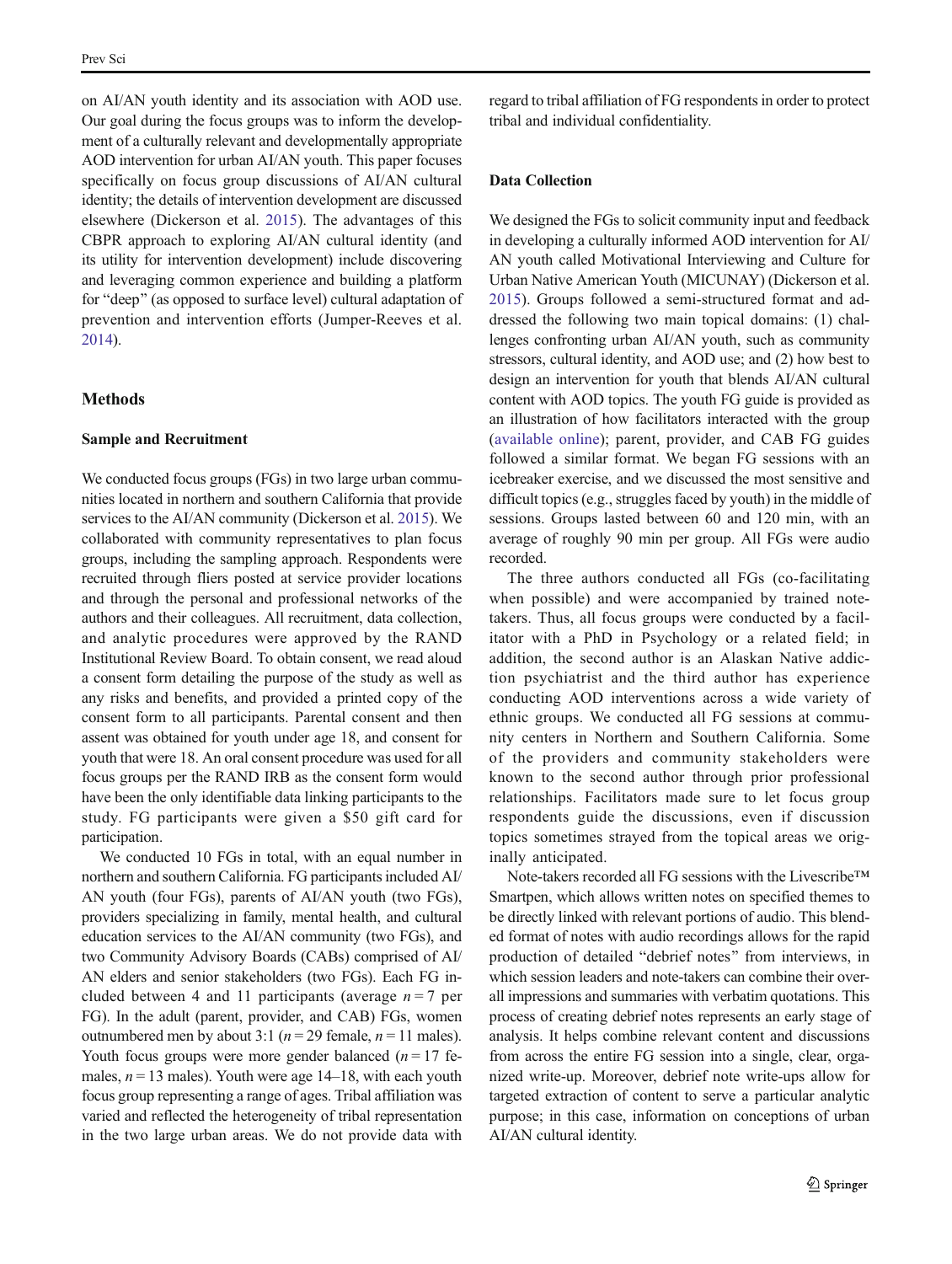#### Data Analysis

We transcribed all FGs and entered both debrief notes and transcripts into the team-based qualitative and mixed methods analysis software platform, Dedoose. Dedoose allows multiple coders to work simultaneously through use of a shared, cloud-based analytic platform (SocioCultural Research Consultants [2014](#page-9-0)). It also allows for flexible, team-based construction of coding hierarchies and code definitions. Our project found these capabilities particularly useful, especially as the analytic team was geographically dispersed.

We used rigorous, team-based qualitative coding of transcripts to ensure thorough coverage of both majority opinions and less common narratives from the groups. We coded debrief notes and transcripts using a mixture of deductive coding according to the pre-identified domain of cultural identity combined with inductive, exploratory coding (Bernard and Ryan [2010\)](#page-8-0). The first step of coding involved the first two authors identifying all FG content having to do with cultural identity, which was our deductively defined entry point into the data. This involved using a formal, coding definition of AI/AN cultural identity: "All discussions, descriptions, opinions, or thoughts having to do with how AI/ANs define, negotiate, construct, defend (or even reject) their Native identity. This includes content that is positive, negative, or neutral, and material can describe a personal opinion or experience, or that of a friend, acquaintance, or group.^

After the first two authors coded material from all FG transcripts regarding cultural identity independently, the lead author identified all substantive discrepancies in coded excerpts between the two coders. The lead and second author then resolved any substantive differences through discussions on an online electronic collaboration platform (Yammer), as well as occasional phone meetings involving the third author. This approach allowed our team to discuss all excerpts that either coder considered to hold content relevant to cultural identity.

This process of dual coding and discussion led to a final set of excerpts concerning cultural identity. After this final set was identified, both coders began noting patterns within the cultural identity content and created tentative categories to "sub-code" this content in a more fine-grained manner (Ryan and Bernard [2003](#page-9-0)). The lead and second author created sub-codes independently and merged their ideas using the Yammer platform and occasional phone meetings. The lead author managed this process and presented periodic updates to co-authors with definitions and example content from these sub-codes; these updates allowed the other authors to question and help correct any code definitions or coded content that did not seem consistent or justified. The second and third authors also provided suggestions for how to combine some sub-codes, split others, and edit the sub-codes and coding rules to best capture and describe the cultural identity content in the FG data. This process resulted in a final set of 12 sub-codes, described in the "Results" section.

#### Results

The coding team identified 139 excerpts pertaining to cultural identity from the FG data; coders identified 35 excerpts in the four youth FG transcripts, 45 excerpts in the two parent FG transcripts, 24 excerpts in the two provider FG transcripts, and 35 excerpts in the two CAB FGs. Excerpts ranged in size from single-line or single-sentence comments to longer interchanges involving multiple participants stretching over a page or more of transcript text. The team did not use codes in a mutually exclusive way; that is, coders were allowed to tag excerpts with multiple sub-codes if participants covered multiple topics within a single excerpt. Coders applied the subcodes a total of 232 times across the 139 excerpts. We describe results for the 12 sub-codes below, starting with the most prevalent sub-code in the data and ending with the least prevalent. Table 1 (available online) provides additional example quotations, and Table 2 (available online) shows the number of excerpts for each sub-code, as well as number of excerpts from youth, parents, providers, and CAB members.

### Intergenerational Stressors

Across all of the FGs, "intergenerational stressors" was the most prevalent theme, and was discussed by all types of respondents. These discussions concerned two primary types of thematic content. The first type was acculturative stress within families, including negotiating different generational attachments to AI/AN culture and identity. For example, one provider explicitly linked disrupted family connections with youth risk behavior and disconnection from AI/AN identity; "the ones  $[AI/AN$  youth] that I've worked with. . .are having gangs, broken families, the loss of a biological parent. So they're being raised by their grandparents. And in their communities, they're not really recognized as Native American but being another ethnicity." The other type of content described how historical trauma linked to the displacement and persecution of Native Americans continues to have an effect on youth AOD use. For example, the following excerpt from a parent FG illustrates a typical discussion regarding historical trauma and its role in youth behavior:

Parent A: I kind of want to say alcoholism is like a historical trauma. And I want to say when it was brought to us or whatever and traded to us for whatever they traded it for, and then generations upon generations being passed down, I think it's yeah, basically a historical trauma also.

Moderator: When you say historical trauma, can you define that?

Parent A: Just affecting the family. I mean, for example, my grandfather died of his alcoholism, my father died of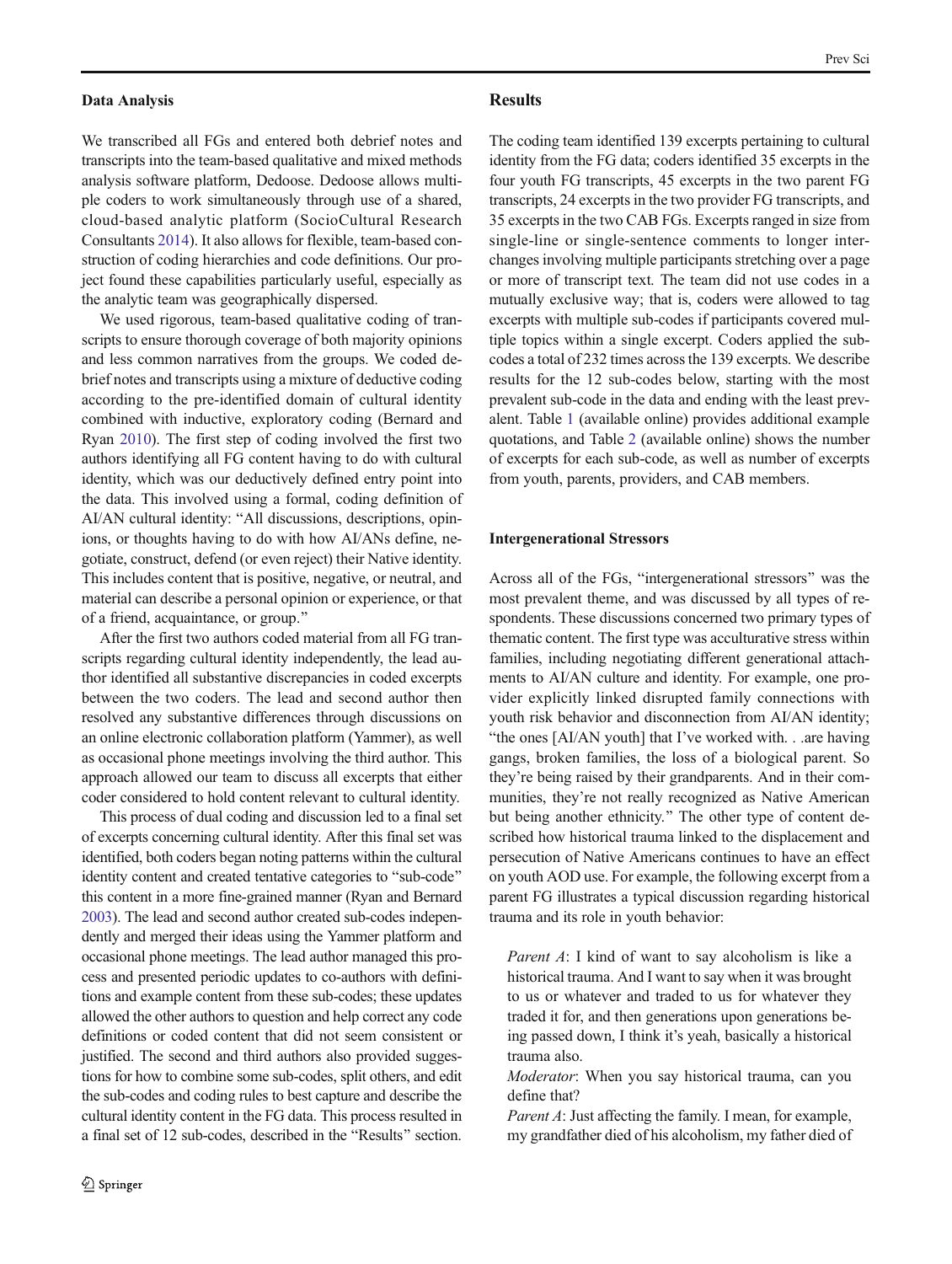his alcoholism, my brother died of alcoholism. . . .I feel like part of it—this is still like an ongoing, like… Parent B: War?

Parent A: War, because I feel like part of it is a gene, you know, passed down from whenever it started, and then part of it is just…

Parent B: An energy curse.

Parent A: Like maybe learned behavior too, you know? Because my brother wasn't alive when my grandfather was alive. My brother was not even born yet. And he didn't even know my grandfather.

# Cultural Disconnection

The next most prevalent theme was "disconnectedness from AI/AN culture," and was also discussed by all respondent types. Many youth described a lack of knowledge of their culture and a few expressed a lack of interest in their AI/AN roots. Others described how difficult it is find information or knowledge to establish a tribally specific AI/AN identity or an identity that felt authentic and historically accurate. Parents, providers, and CAB members also described challenges with helping youth establish or solidify their AI/AN identity and negative consequences associated with urban AI/AN youths' disconnection from their culture. For example, one parent stated: "... like my son, he's going to court—he's so deep into the [drug] society now, it's like when I bring him to cultural [events], he hasn't had enough of it in his life because of my struggles. Even if I try to bring him in the circle now, it's like, God, I have to line up tow trucks."

# AI/AN Identity as Protective

Many adult respondents discussed the protective effects of AI/ AN identity. This discussion only occurred within the adult groups, where it was a very common theme. Adult respondents discussed how AI/AN identity could be protective not only against AOD use but could also lead to better health overall. For example, one parent said, "We all are getting healthy, all of us [entire family]. And now it's a part of our life, the spiritual part and the cultural part. And it's actually really blossomed, and they [children] do identify." Similarly, one provider stated, "Something about the spiritual component just really soothes their spirits.^ Another provider described how spiritual and creative processes involved in AI/ AN cultural activities leads to healing; " $\ldots$  the spirituality stuff comes for healing with that trauma and not knowing because you really internalize things, to help the person have insight. So I think singing is very deep too, because it's like a form of a poem and it's coming from their heart."

### Pan-Tribal Identity

All types of respondent groups discussed struggles around pan-tribal vs. tribally specific identity quite frequently. Respondents described how difficult it could be for youth particularly urban youth with mixed tribal or mixed ethnic identity—to find information on their specific tribal roots. Respondents generally endorsed a pan-tribal native identity, acknowledging that for many urban youth this was the most practical option. Pan-tribal identity and tribally specific identities were seen as compatible and interconnected. For example, one provider stated, ". . .in my own personal time I volunteer to teach kids how to sing and drum at a different community center. So those types of things, I think, definitely are a segue into learning more about their particular culture, being part of a pan-indigenous identity or a general indigenous identity. But. . .as far as specific tribal practices and customs, we have so many different tribal representations and people even like myself, who's mixed tribes. . .it's just hard at times."

# Mixed Identity

Directly related to this discussion of tribal identity, youth, parents, and providers described the struggles of AI/AN youth around having mixed identities; that is, AI/AN as well as other racial-ethnic backgrounds. Youth described being misidentified because of the low percentage of Native Americans in the population. They also described the difficulties around negotiating their own attachments to different racial-ethnic identities. One youth described the issue as follows: "Since I'm mixed with Black and Mexican, it's different because a lot of people usually think I'm Black and that's it, or they think I'm Black and Mexican or something. But they don't understand."

#### Rural Vs. Urban Environments

Youth and all adult respondents also discussed the differences between living in urban areas versus a reservation, as well as the disruption and stress it can cause to move from one environment to the other. Respondents described reservations as being closer to nature and having more rootedness in culture, but some participants noted that life on the reservation can also be depressing, stressful, and even pathogenic due to the level of poverty and high prevalence of AOD use on some reservations. Respondents described urban environments as busy, confusing, and disconnected from both the natural and cultural AI/AN context. For example:

Youth: I kind of feel very…not as connected as I would like, to the heritage and the tradition and the culture, simply because there really isn't a large amount of Native Americans in the area where I live, and my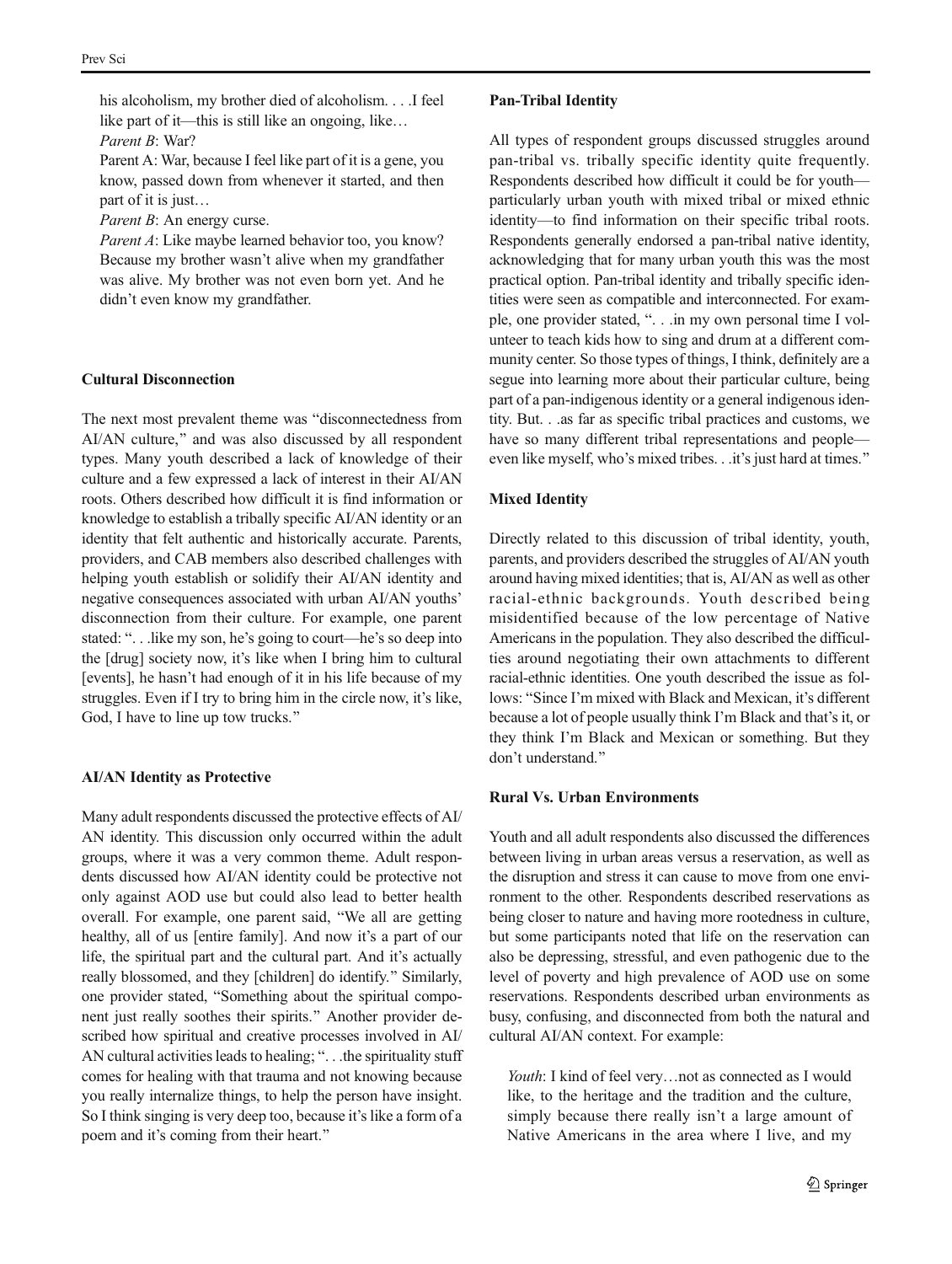parents have made it like available to find ways that we can learn more about it, but out of simple convenience, there hasn't been many opportunities for that. So I feel like I want to be more [connected], but I'm not.

Moderator: Do you find that being in the city. . .has something to do with that?

Youth: Yeah, I kind of feel like it does. They seem almost like two different worlds, and like you can't really be in both of them at the same time. . .when I go visit my grandma and it's really quiet out there and when you go outside you can see the stars and everything and you just feel more connected to nature and everything, and then when you're out there doing ceremonies and stuff, you just feel like you're into everything, but I feel like if you do a ceremony out here [in an urban area]. . .it won't be the same because distractions and whatnot.

## Importance of Institutions for AI/AN Identity

With respect to urban areas, all groups noted that cultural institutions, such as Native American cultural centers, pantribal pow-wows, and other forums were essential for establishing and maintaining AI/AN identity in an urban context. Youth frequently described such institutions and organized activities as their sole link to AI/AN culture and identity. For example, one youth said, "Since I grew up, I learned nothing about my culture but since I started being more active about the [local cultural] centers, then that's how I started learning more and more." Youth described becoming connected with cultural centers through their parents or through AI/AN peers, but some indicated that the lack of AI/AN peers in school delayed their involvement in cultural centers until later in life.

#### Stereotypes and Harassment

Both youth and adult respondents discussed the negative stereotypes about AI/AN populations that youth have to face. They described incidents of direct mockery or bullying, as well as more subtle forms of discrimination such as being asked to be the "token Indian." For example, one parent commented, ". . .when I was growing up, you always got bullied and picked on; 'Oh, you're a Pocahontas'. . . . So it was kind of like I was in these two worlds and I was ashamed of being Native American because of all the things that I had read in the books."

## AI/AN Cultural Pride

Youth, parent, and CAB groups spent a good amount of time discussing pride around AI/AN identity—either through personal narratives from youth of feeling proud and strongly identifying as AI/AN or in general discussions of how

important taking pride in one's roots was for a healthy life and for the community. For example, one youth respondent said, "I think it's not just like a sense of pride, but like also a good feeling to know like in a country where culture's not so—where culture's dying—it's good to know that we still have our own [culture], we can still be ourselves in our own different way."

# AI/AN Identity and Developmental Trajectories

Provider and CAB groups discussed the developmental trajectories of AI/AN youth, noting that AI/AN identity could be appealing (or less appealing) to youth in different ways at different stages of life. In particular, respondents discussed how adolescents and young adults often rejected AI/AN identity in an effort to "fit in" with non-AI/AN peer groups, but then revisited their cultural roots at later stages in life. For example, one CAB member stated, "... that is where developmentally young teens are, is learning about themselves, and then ultimately as they're older, breaking away from their family and asserting their independence and asserting themselves. I mean, some kids naturally have that [interest in culture] no matter what age they are. . . .But other kids are looking for that—looking for that kind of strength [as they get older]."

#### AI/AN Identity as a Double-Edged Sword

Provider and CAB groups also highlighted the potentially stressful and perceived pathogenic effects of attachment to AI/AN identity. For example, some respondents described specific instances in which they had seen the AI/AN community (or even attachment to AI/AN identity) lead individuals to AOD use or make it more difficult for these individuals to quit. This concerned the effects of social networks involved in AOD use, and also the hopelessness and self-doubt that can come from buying into negative stereotypes about Native Americans. One parent described this in the following way: B. . . I grew up in the [urban area] where there was a huge Native American community, so there was easy identification and there were huge groups. But what happened was that there was this huge anger around kind of historical trauma and vicarious trauma. And so instead of being able to move beyond it and be positive, there was all this negativity. . . .There was all this sadness, but then they were doing drugs and drinking to kind of suppress that anger. So it was almost like—I don't know—like they would all clump together and then were just very angry all the time."

## Mainstream Culture "Clash"

Finally, a few parent and provider groups spent time discussing specific "culture clashes" between AI/AN belief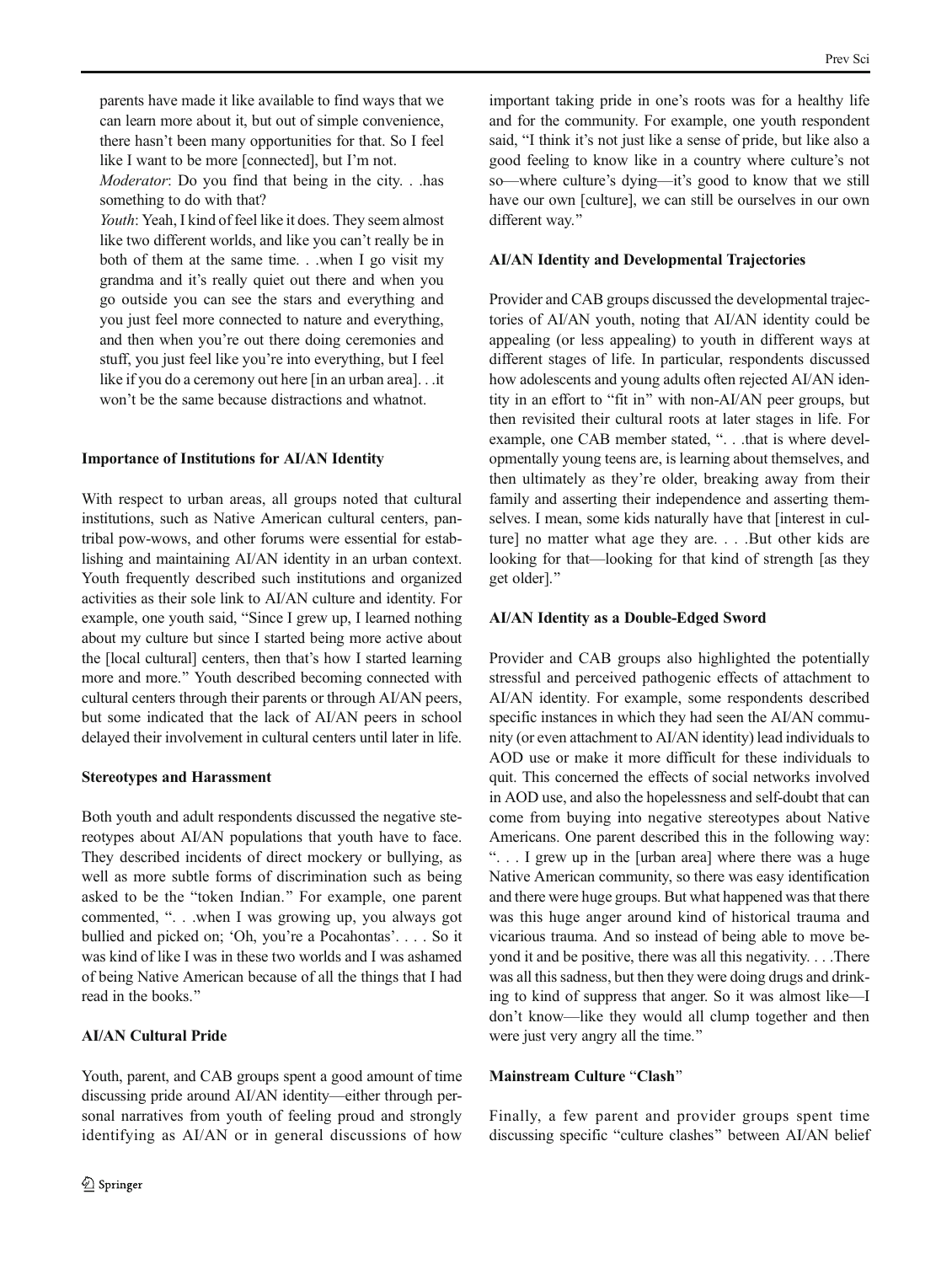sets or cultural practices and behaviors or beliefs expressed in schools or other institutions. For example, respondents discussed AI/AN beliefs that disallow animal dissection or that may allow only for specific burial practices, and how living in an urban area could expose youth to direct violations of these principles. For example, one parent described cultural differences in burial practices; "We're afraid of dead people. When you bury somebody, you walk away and you never go back. We're not like white people where you take flowers on whatever day and visiting the grave."

# Discussion

Prior qualitative research on cultural identity among urban AI/ ANs has primarily focused on the developmental process of identity development in this population. This study builds on previous research by providing a qualitative, communitybased look at how the urban Native American community views cultural identity with respect to youth AOD use. We collaborated with AI/AN youth, parents, providers, and community advisory board members to better understand the struggles that AI/AN youth face with respect to negotiating their identity in urban environments and how this is related to AOD use. Findings have assisted our team with valuable information that helped us in the design and implementation of developmentally and culturally appropriate AOD use prevention and treatment programs targeting urban AI/AN youth (Dickerson et al. [2015\)](#page-8-0).

Results from this study emphasize the important role that cultural identity plays in the psychosocial development of AI/ AN youth and whether youth engage in risk behaviors such as AOD use. All the adult and youth focus groups discussed acculturative stress and cultural disconnection, and these were the most prevalent themes overall. Conversations about intergenerational stressors described the effects of historical trauma experienced by AI/ANs and the ways these experiences have contributed to ongoing AOD use and other psychosocial problems within this population. Due to the unique, complex, varied, and traumatic history of AI/ANs over the past few hundred years, AI/AN youth face numerous challenges with cultural identity in the urban landscape. Disruption of communities and families among urban AI/ANs has resulted from a history rooted in genocide and forced relocation (Evans-Campbell [2008\)](#page-8-0), and is further complicated by the inherent difficulties of establishing a cohesive and well-defined AI/AN community within urban settings (Dickerson et al. [2015](#page-8-0)). Thus, it is perhaps no surprise that urban AI/AN described the many struggles that they face in the urban environment and feeling culturally disconnected.

Both youth and adults described how the urban environments they live in lack sufficient opportunities for AI/AN youth to participate in cultural activities and to learn about

the health-promoting worldview that is a core aspect of AI/ AN culture. Thus, FG participants emphasized how important it is to support institutions that provide AI/AN services and to promote access to AI/AN cultural events. The importance of integrating culture into AOD interventions with this population is certainly anticipated in the existing literature (Szlemko et al. [2006\)](#page-9-0). In our study, adult respondents clearly detailed how AI/AN youth who engage in such events and services can experience therapeutic and health-enhancing effects, and how this engagement can decrease participation in more harmful or self-destructive behaviors like AOD use. This adds to an emerging body of evidence detailing positive effects of culturally based practices (Dickerson et al. [2014](#page-8-0); Stone et al. [2006\)](#page-9-0).

Echoing existing accounts from researchers and community members familiar with the urban AI/AN community (Hartmann et al. [2014](#page-8-0)), respondents also talked at length about how much diversity exists within AI/AN identity. They described different tribal affiliations, other (sometimes competing) racial-ethnic identification, or different degrees of identifying as AI/AN depending on one's stage or experiences in life. Respondents (including youth) noted how difficult it could be to negotiate and integrate multiple identities on a daily basis. At the same time, FG respondents endorsed a holistic, pan-tribal and pan-ethnic identity, suggesting that providing opportunities to participate in activities to support culture could counteract the damage wrought by colonization and marginalization of AI/AN communities. For providers, this offers a useful entry point to identify common healthpromoting beliefs in the Native community and to emphasize these in prevention and intervention efforts for AI/AN youth.

FG respondents described multiple challenges to AI/AN identity. For example, both youth and adults described stereotypes and harassment, and adult FG respondents described exposure to individuals engaging in negative behaviors on reservations. Furthermore, adults discussed how one could become "trapped" by buying into negative stereotypes or accepting that the victimization experienced by AI/AN populations made life hopeless. Given portrayals of AI/ANs in the media (Leavitt et al. [2015\)](#page-8-0), this is perhaps not a surprising finding. However, respondents also suggested pathways to combat these challenges, emphasizing that this cultural history could be re-framed in positive ways. For instance, opportunities that allow for engagement in AI/AN cultural activities that emphasize sobriety and a healthy lifestyle can be a form of resistance against cultural dominance and oppression.

Despite discussion of challenges due to acculturative stress and historical trauma, most youth and adults described AI/AN identity in hopeful and positive ways. The majority of conversations about how AI/AN identity affects AOD use and other risk behaviors concerned how protective AI/AN identity could be and the healing properties of AI/AN practices and worldviews. This is also supported by existing studies that show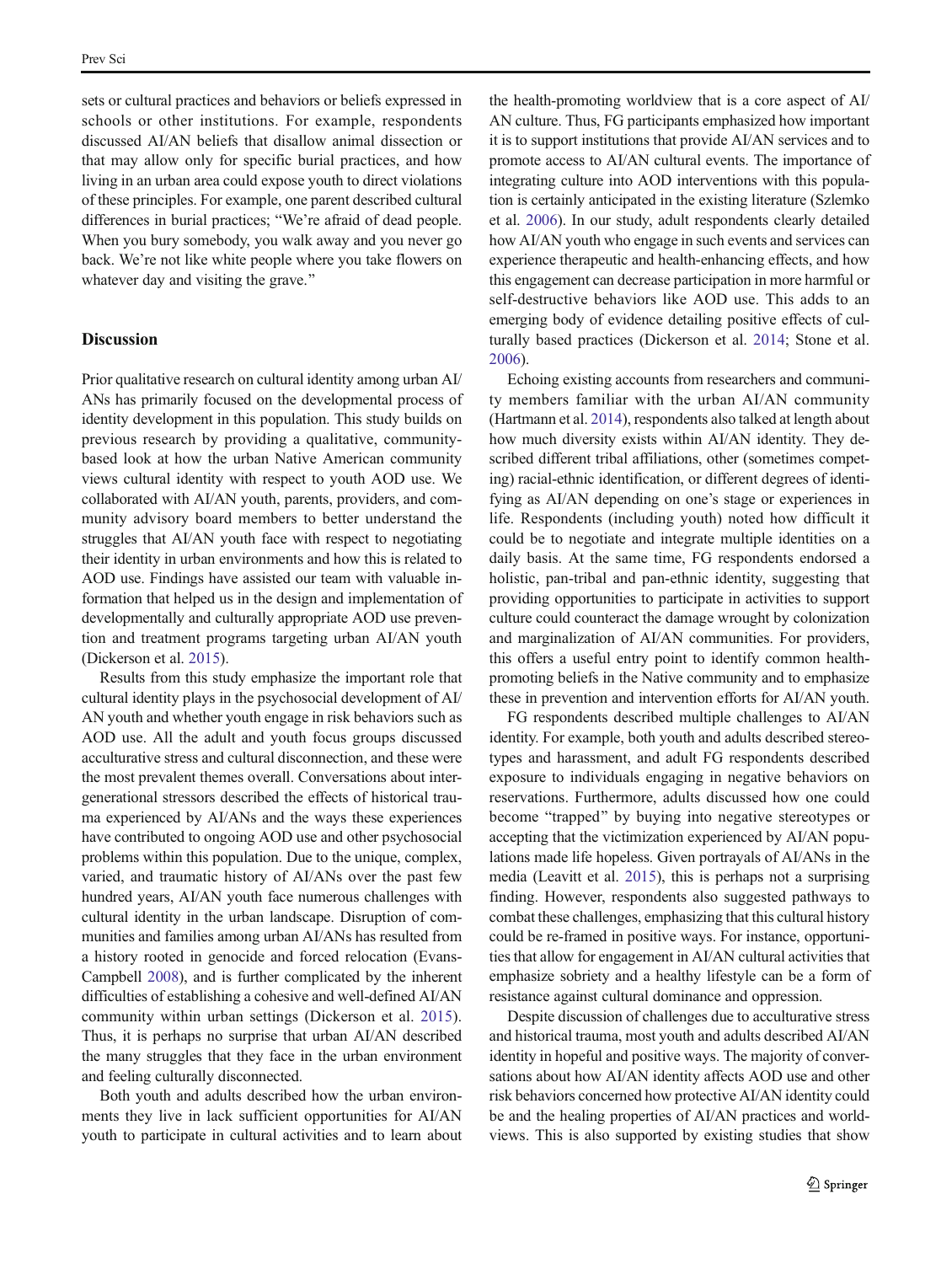protective effects of AI/AN identity on behavioral health outcomes (Gfellner and Armstrong [2012](#page-8-0); Tyser et al. [2014\)](#page-9-0).

Furthermore, the overwhelming majority of youth in our FGs expressed openness to learning about Native identity and practices if the material was presented in ways that were tailored to urban contexts and urban youth, including youth with multiple ethnic identities. This suggests that AOD use interventions targeting AI/AN culture should provide multiple entry points for youth at different stages of identity development and with different types of attachment to AI/AN identity (Dickerson et al. [2015](#page-8-0)). Previous studies have identified developmental stages of AI/AN identity (Lucero [2010](#page-8-0); Walters [1999\)](#page-9-0) and have emphasized how important it can be to develop a healthy multicultural or bicultural (AI/AN mixed with other identities) AI/AN identity (Moran et al. [1999](#page-8-0); Urban Indian Health Institute (UIHU), Urban Indian Health Institute UIHU, Seattle Indian Health Board [2014\)](#page-9-0). Findings highlight the importance of flexible interventions with appeal to a broad range of AI/AN ethnic identification among urban youth.

Finally, respondents discussed how fragmented AI/AN communities can be in urban areas—and how this affects youth identity and resilience. Clearly, interventions that help strengthen communities as well as individuals are essential to help reduce and prevent unhealthy substance use. Youth and adults in the FGs described how crucial existing AI/AN community centers are for their own sense of cultural attachment. Such centers and associated events are critical for establishing culturally rooted resilience among AI/AN youth. In urban areas, these centers and their activities are often the only place for youth and adults to meet other AI/ANs, and to learn about and share cultural practices. Many urban AI/ANs may not be aware of the existence of AI/AN community centers within urban areas. This is due, in part, to the small proportion of the urban population that is AI/AN. Further outreach and advertising efforts from AI/AN-based community centers within urban areas can help to create a more cohesive and less fragmented AI/AN community within urban centers by outreach to the more culturally disconnected AI/ANs in urban areas. In fact, our current work has shown that intervening at both the individual and community level is crucial in creating a more cohesive community that is focused on positive change (Dickerson et al. [2015\)](#page-8-0).

# Limitations and Conclusion

Although this study contributes to this understudied area, data are based on qualitative research with 10 FGs and should not be assumed to be representative of urban areas in California or in the USA overall. This was also not a random sample of respondents, and we sampled only two urban areas for the study. However, our FG sample had 70 participants, and

therefore represents a relatively large sample size for a qualitative study. In addition, team-based, structured qualitative analysis helped ensure that the coding team was not unduly subject to any individual's prior biases or attention to some types of content or respondents over others while making inferences based on the qualitative data.

All FG moderators were experienced in conducting FGs with a wide variety of populations, and made efforts to facilitate equal participation of all respondents. However, focus groups can still be vulnerable to particularly loud, vocal, or socially dominant voices in the group who strive to dominate the conversation and sometimes stifle disagreement or minority opinions. It is difficult to know whether we would have obtained a different or broader range of opinions on cultural identity if all respondents were interviewed separately.

This study joins a developing field of qualitative investigation of urban AI/AN cultural identity (Jumper-Reeves et al. [2014;](#page-8-0) Lucero [2010](#page-8-0); Kulis et al. [2013\)](#page-8-0). Our understanding of how urban AI/AN youth formulate and negotiate cultural identity—as well as how this relates to AOD use—is still emerging. We are actively testing an intervention based on this research (Dickerson et al. [2015\)](#page-8-0), which will allow us to begin to quantitatively test some of the inferences made in this report regarding cultural dynamics and AOD use. This research combines a CBPR approach with a clinical trial to assess the effectiveness of blending culture with current evidence-based approaches. We suggest that future research take a mixed methods approach to exploring AI/AN identity and its relationship with AOD use, including both cultural consensus and social network approaches (Bang et al. [2007;](#page-8-0) Kennedy et al. [2013\)](#page-8-0). Testing for patterns of agreement with cultural beliefs (cultural consensus) combined with social network interviews could yield additional insights and precision regarding how cultural identity and other factors combine to affect AOD use among AI/AN youth.

Overall, FG data uncovered important lessons for the design of preventive efforts and interventions that aim to incorporate AI/AN culture into AOD interventions. First, interventions that provide urban AI/AN youth with an opportunity to engage in cultural activities and connect with positive and healthy constructs in AI/AN culture may provide added impact to existing interventions (Dickerson et al. [2015](#page-8-0)). Second, due to limited opportunities for cultural connection in urban areas, mixed identity issues, and experiences with stereotypes and outright harassment, urban AI/AN programs should provide positive avenues to combat stereotypes and reframe a sense of victimization with a sense of proud resistance through healthy behaviors. Finally, given the diverse ways in which urban AI/AN youth negotiate their AI/AN identity, programs that emphasize AI/AN cultural ideals of wellness need to provide youth with a variety of ways to connect with their AI/AN culture, as well as a variety of ways to motivate AI/AN youth to acquire life skills for making healthier life choices.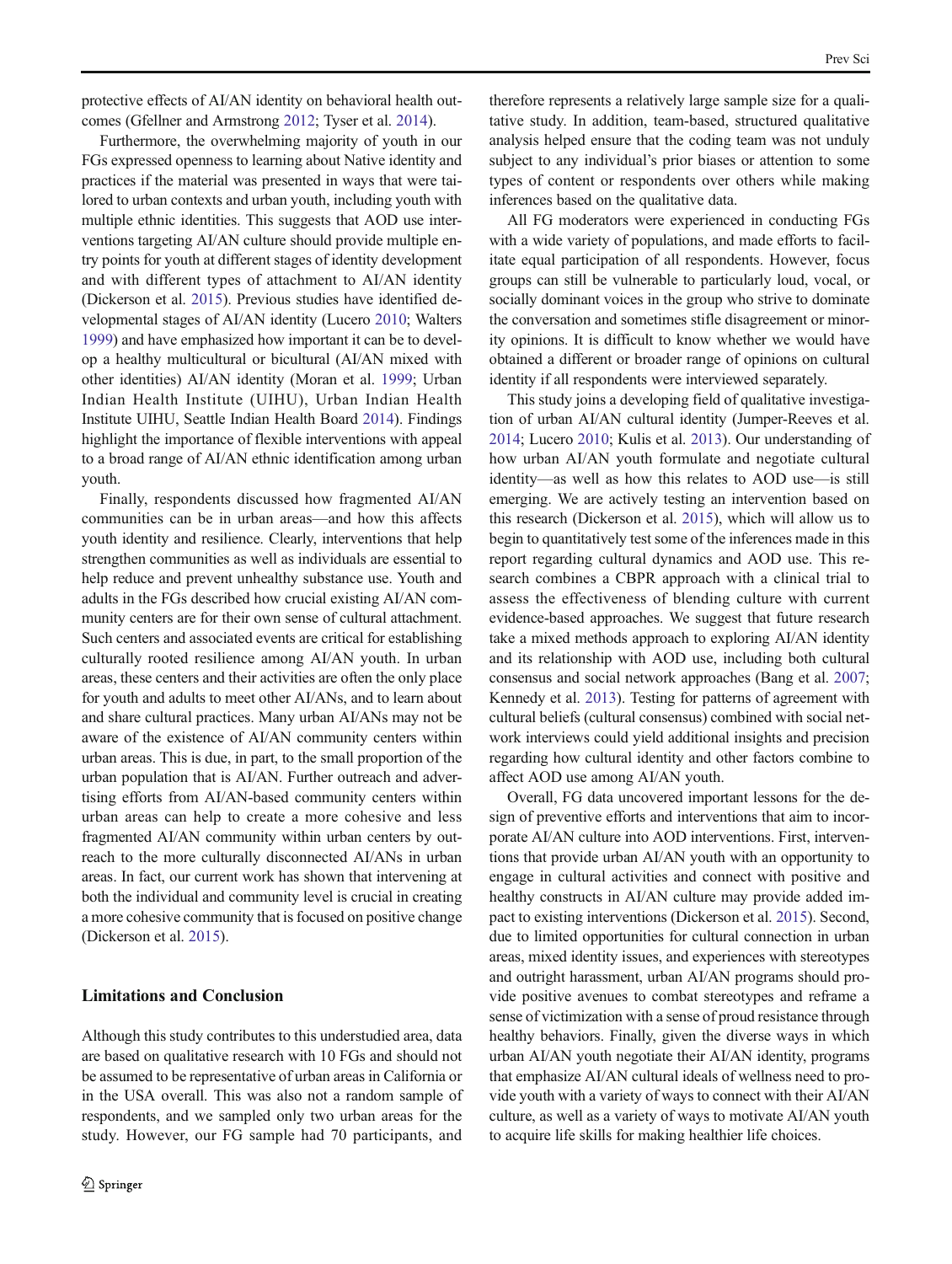<span id="page-8-0"></span>Acknowledgments We would like to thank our numerous American Indian/Alaska Native community partners, providers, parents, and youth for assisting with and participating in this study. Many thanks also to our two anonymous reviewers; they each provided numerous helpful edits, comments, and critiques that we believe significantly improved this paper.

#### Compliance with Ethical Standards

Funding This work was funded by a grant from the National Institute on Alcohol Abuse and Alcoholism (R01AA022066; PIs: D'Amico and Dickerson).

Conflict of Interest The authors declare that they have no conflict of interest.

Research Involving Human Participants and/or Animals All procedures performed in studies involving human participants were in accordance with the ethical standards of the institutional and/or national research committee and with the 1964 Helsinki declaration and its later amendments or comparable ethical standards.

Informed Consent Informed consent was obtained from all individual participants included in the study.

#### References

- Bang, M., Medin, D. L., & Atran, S. (2007). Cultural mosaics and mental models of nature. Proceedings of the National Academy of Sciences, 104, 13868–13874. doi[:10.1073/pnas.0706627104.](http://dx.doi.org/10.1073/pnas.0706627104)
- Bernard, H. R., & Ryan, G. W. (2010). Analyzing qualitative data: Systematic approaches. Thousand Oaks, CA: Corwin.
- Brave Heart, M. Y. H. (2003). The historical trauma response among natives and its relationship with substance abuse: A Lakota illustration. Journal of Psychoactive Drugs, 35, 7–13. doi[:10.1080](http://dx.doi.org/10.1080/02791072.2003.10399988) [/02791072.2003.10399988.](http://dx.doi.org/10.1080/02791072.2003.10399988)
- Brown, R. A. (2010). Crystal methamphetamine use among American Indian and White youth in Appalachia: Social context, masculinity, and desistance. Addiction Research & Theory, 18, 250–269.
- Brown, R. A., Hruschka, D. J., & Worthman, C. M. (2009). Cultural models and fertility timing among Cherokee and White youth: Beyond the mode. American Anthropologist, 111, 420–431.
- Christensen, A.-S., & Elmeland, K. (2015). Former heavy drinkers' multiple narratives of recovery. Nordic Studies on Alcohol and Drugs, 32, 245–257. doi[:10.1515/nsad-2015-0024.](http://dx.doi.org/10.1515/nsad-2015-0024)
- DeNavas-Walt, C., & Proctor, B. D. (2014). U.S. Census Bureau, Current population reports: Income, poverty, and health insurance coverage in the United States: 2013. Washington, D.C: U.S. Government Printing Office.
- Dickerson, D. L., & Johnson, C. L. (2012). Mental health and substance abuse characteristics among a clinical sample of urban American Indian/Alaska Native youths in a large California metropolitan area: A descriptive study. Community Mental Health Journal, 48, 56–62.
- Dickerson, D. L., Fisher, D. G., Reynolds, G. L., Baig, S., Napper, L. E., & Anglin, M. D. (2012). Substance use patterns among high-risk American Indians/Alaska Natives in Los Angeles County. American Journal on Addictions, 21, 445–452.
- Dickerson, D. L., Venner, K. L., Duran, B., Annon, J. J., Hale, B., & Funmaker, G. (2014). Drum-assisted recovery therapy for Native Americans (DARTNA): Results from a pretest and focus groups.

American Indian Alaska Native Mental Health Research, 21, 35– 58. doi[:10.5820/aian.2101.2014.35](http://dx.doi.org/10.5820/aian.2101.2014.35).

- Dickerson, D. L., Brown, R. A., Johnson, C. L., Schweigman, K., & D'Amico, E. J. (2015). Integrating motivational interviewing and traditional practices to address alcohol and drug use among urban American Indian/Alaska Native youth. Journal of Substance Abuse Treatment, 65, 25–35. doi:[10.1016/j.jsat.2015.06.023](http://dx.doi.org/10.1016/j.jsat.2015.06.023).
- Duran, E., & Duran, B. (1995). Native American post-colonial psychology. New York, NY: SUNY Press.
- Evans-Campbell, T. (2008). Historical trauma in American Indian/Native Alaska communities: A multilevel framework for exploring impacts on individuals, families, and communities. Journal of Interpersonal Violence, 23, 316–338. doi:[10.1177/0886260507312290.](http://dx.doi.org/10.1177/0886260507312290)
- Gfellner, B. M., & Armstrong, H. D. (2012). Ego development, ego strengths, and ethnic identity among first nation adolescents. Journal of Research on Adolescence, 22, 225–234. doi[:10.1111](http://dx.doi.org/10.1111/j.1532-7795.2011.00769.x) [/j.1532-7795.2011.00769.x](http://dx.doi.org/10.1111/j.1532-7795.2011.00769.x).
- Hartmann, W. E., Wendt, D. C., Saftner, M. A., Marcus, J., & Momper, S. L. (2014). Advancing community-based research with urban American Indian populations: Multidisciplinary perspectives. American Journal of Community Psychology, 54, 72–80. doi:[10.1007/s10464-014-9643-5.](http://dx.doi.org/10.1007/s10464-014-9643-5)
- House, L. E., Stiffman, A. R., & Brown, E. (2006). Unraveling cultural threads: A qualitative study of culture and ethnic identity among urban southwestern American Indian youth parents and elders. Journal of Child and Family Studies, 15, 393–407.
- James, M. A. (1992). The state of Native America: Genocide, colonization, and resistance. Cambridge, MA: South End Press.
- Jumper-Reeves, L., Dustman, P. A., Harthun, M. L., Kulis, S., & Brown, E. F. (2014). American Indian cultures: How CBPR illuminated intertribal cultural elements fundamental to an adaptation effort. Prevention Science, 15, 547–556. doi:[10.1007/s11121-012-0361-7.](http://dx.doi.org/10.1007/s11121-012-0361-7)
- Kennedy, D. P., Brown, R. A., Golinelli, D., Wenzel, S. L., Tucker, J. S., & Wertheimer, S. R. (2013). Masculinity and HIV risk among homeless men in Los Angeles. Psychology of Men & Masculinity, 14, 156–167. doi[:10.1037/a0027570.](http://dx.doi.org/10.1037/a0027570)
- Kulis, S., Wagaman, M. A., Tso, C., & Brown, E. F. (2013). Exploring indigenous identities of urban American Indian youth of the southwest. Journal of Adolescent Research, 28, 271–298. doi[:10.1177](http://dx.doi.org/10.1177/0743558413477195) [/0743558413477195](http://dx.doi.org/10.1177/0743558413477195).
- Landen, M., Roeber, J., Naimi, T., Nielsen, L., & Sewell, M. (2014). Alcohol-attributable mortality among American Indians and Alaska Natives in the United States, 1999–2009. American Journal of Public Health, 104, S343–S349. doi:[10.2105](http://dx.doi.org/10.2105/AJPH.2013.301648) [/AJPH.2013.301648](http://dx.doi.org/10.2105/AJPH.2013.301648).
- Lane, D. C., & Simmons, J. (2011). American Indian youth substance abuse: Community-driven interventions. Mount Sinai Journal of Medicine, 78, 362–372. doi[:10.1002/msj.20262.](http://dx.doi.org/10.1002/msj.20262)
- Leavitt, P. A., Covarrubias, R., Perez, Y. A., & Fryberg, S. A. (2015). "Frozen in time": The impact of Native American media representations on identity and self-understanding. Journal of Social Issues, 71, 39–53. doi[:10.1111/josi.12095.](http://dx.doi.org/10.1111/josi.12095)
- Lucero, N. M. (2010). Making meaning of urban American Indian identity: A multistage integrative process. Social Work, 55, 327–336. doi:[10.1093/sw/55.4.327.](http://dx.doi.org/10.1093/sw/55.4.327)
- Moran, J. R., Fleming, C. M., Somervell, P., & Manson, S. M. (1999). Measuring bicultural ethnic identity among American Indian adolescents: A factor analytic study. Journal of Adolescent Research, 14, 405–426. doi:[10.1177/0743558499144002.](http://dx.doi.org/10.1177/0743558499144002)
- Myhra, L. L. (2011). "It runs in the family": Intergenerational transmission of historical trauma among urban American Indians and Alaska Natives in culturally specific sobriety maintenance programs. American Indian Alaska Native Mental Health Research., 18, 17– 40.
- Native American Health Center. (2012). Native vision: A focus on improving behavioral health wellness for California Native